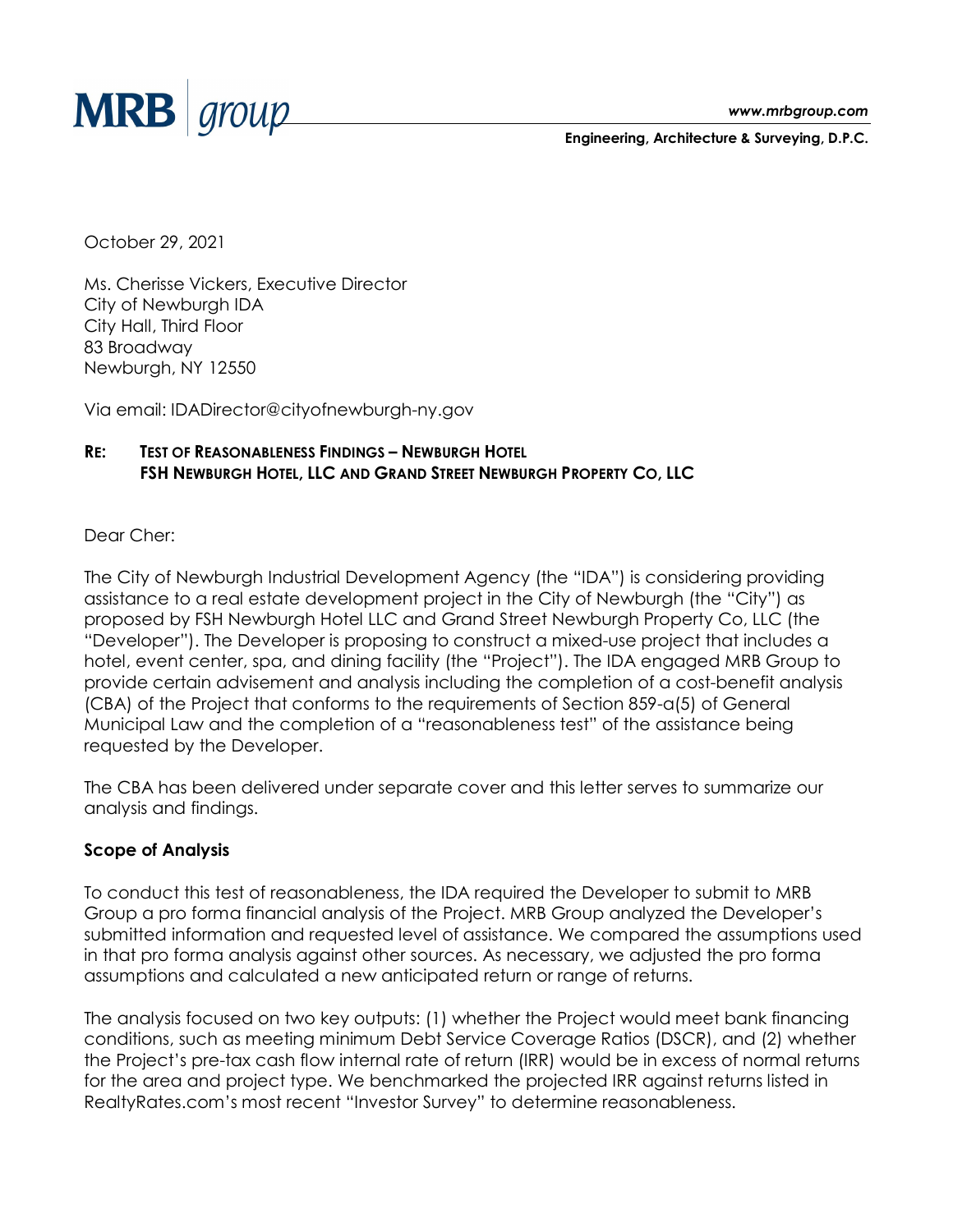

October 29, 2021 City of Newburgh IDA **RE: TEST OF REASONABLENESS FINDINGS – NEWBURGH HOTEL** Page 2 of 3

## **Discussion**

 $\overline{a}$ 

MRB Group requested certain pro forma financial projections and the Developer provided two spreadsheets:

- The first detailing the project's overall budget, the construction budget, employment counts, stabilized operating revenues, and projected EBITDA (Earnings Before Interest Taxes Depreciation and Amortization, an indicator of operating cash flow), and
- The second detailing the capital structure of the deal, financing terms and conditions, and a profit-and-loss summary.

MRB Group reviewed the above, asked for and received certain clarifications, and participated in two phone consultations with the Developer. To preserve confidentiality, we do not disclose the exact figures provided by the Developer and the discussions therein. However, we do note that our analysis and conversations with the Developer included the following assumptions and projections used by the Developer: the Average Daily Rate (ADR), Revenue per Available Room (RevPAR), occupancy rate, cost-of-goods-sold (COGS), financing terms and conditions, such as interest rate, term, loan-to-value, debt-servicecoverage-ratio, etc. We also discussed and reviewed the financial incentives requested by the Developer, including the proposed PILOT terms and financial assistance the Developer would be receiving through other sources.

We benchmarked the assumptions used by the Developer against several sources, including the afore-mentioned RealtyRate.com "Investor Survey" and Costar's hospitality-related market information on ADR, RevPAR and occupancy rate. The "Investor Survey" provided the following data regarding the market's "Equity Dividend Rates": rates ranged from a minimum of 7.83% to a maximum of 18.11% with an average of 12.46%.<sup>1</sup> It also listed the current cap rate for such properties at 9.44%.

Using these assumptions and after making certain adjustments, we modeled the return-onequity of the project by estimating cash flows to/from the equity investor(s) with a hypothetical exit in year 5. The exit price was estimated using the terminal year EBITDA and the cap rate described above, from which we subtracted out the remaining debt principal outstanding and presumed costs of sale. This provided a simplified Internal Rate-of-Return (IRR) that is equivalent to the above Equity Dividend Rate. We then recommended an adjustment to the Developer's proposed PILOT exemption schedule, which the Developer agreed to and formalized by submitting a revision to its IDA application, such amendment dated October 19, 2021.

<sup>1</sup> Source: RealtyRates.com Investor Survey Q3 2021 for "Full Service Lodging" properties.